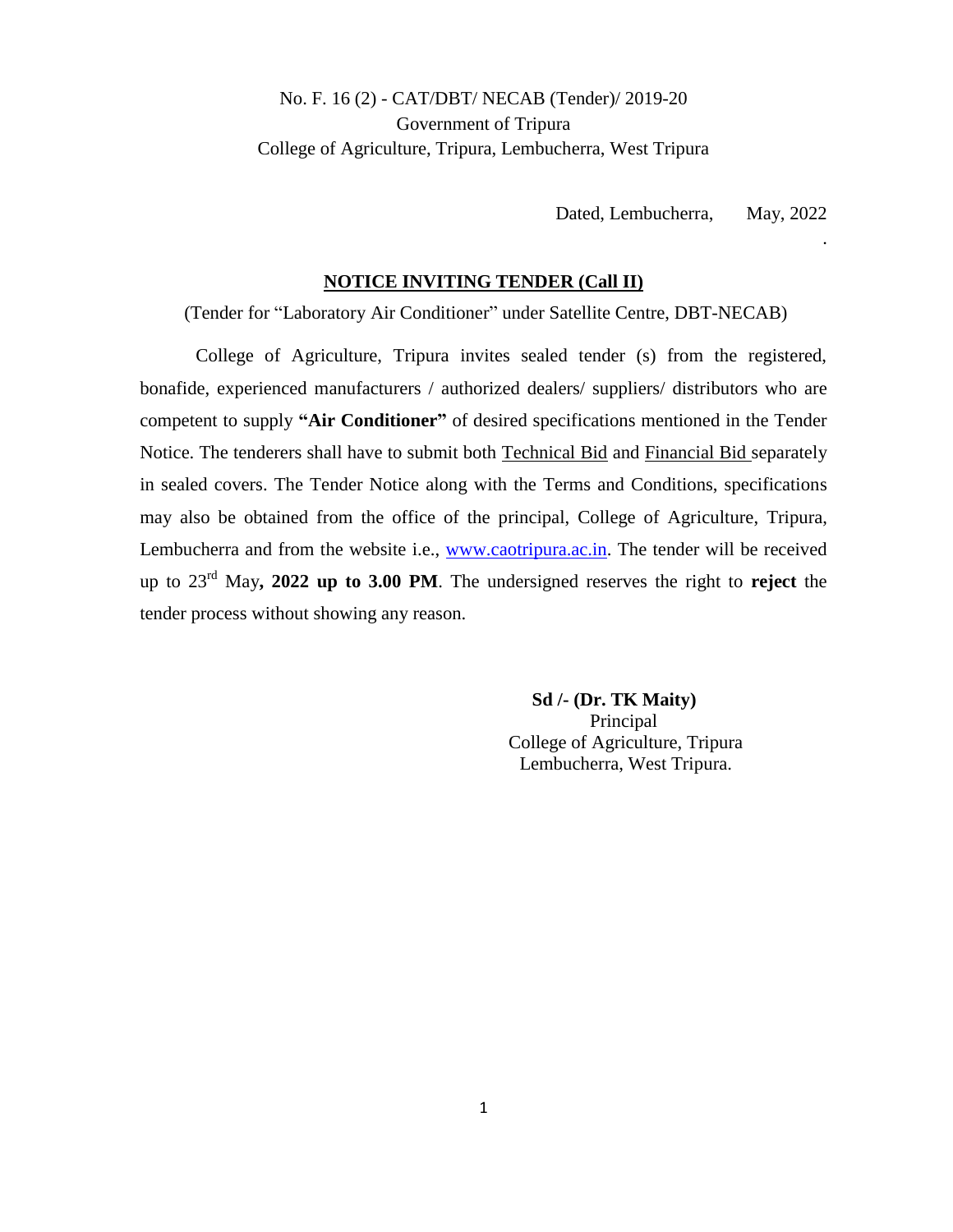Sealed tender (s) are invited for laboratory Air Conditioner under Satellite Biotechnology Laboratory under DBT-NECAB from the registered firms/ manufactures/ authorized dealers. Detailed specifications of the items and terms & conditions etc. are given below.

#### **Terms and conditions: -**

- 1. Tenderers shall have to submit their tenders in prescribed form which may be obtained from the office of the Principal, College of Tripura, Government of Tripura, Lembucherra on payment of **Rs. 500/-** (Rupees five hundred only) as the **cost of Tender Pape**r to be deposited in the form of Demand draft (Non refundable) on any Nationalized Bank/ Scheduled Bank having branch at Agartala duly pledged in favour of the DDO, CAT, Lembucherra or the tender paper may be downloaded from the website. In the event of download, the cost of the form i.e. Rs. 500 (Rupees five hundred only) as the cost of Tender paper to be deposited in the form of Demand draft (Non refundable) in any Nationalized Bank/ Scheduled Bank having branch at Agartala duly pledged in favour of the DDO, CAT, Lembucherra shall have to be attached with tender forms, failing which the tender will be rejected.
- 2. The filled up tender forms received after due date and time, either by hand or post, will not be considered for acceptance under any circumstances. Submission of tender in plain paper or through FAX message or otherwise will not be accepted. Submission of tender in prescribed form without other related papers as required and Earnest money etc. (as per terms and conditions of NIT) will be treated as **invalid one.** The cover bearing the tender documents should be super scribed with "**TENDER FOR LABORATORY AIR CONDITIONER".**
- 3. Each tenderer shall have to submit Technical Bid and Financial Bid separately in sealed envelope with indication of Technical bid and financial bid clearly on the top of each sealed envelope. The Financial bid of the eligible bidder(s) of technical bid will be considered only. All the tender documents/ pages should be signed and relevant documents duly authenticated by the bidder.
- 4. If dealer/ tenderer participate in the tender process on behalf of manufacturer, the authorization letter of the manufacturer or dealership certificate of the brand/ make must be submitted with the tender failing which tender will be treated as invalid.
- 5. **The Financial Bid envelope should comprise only rate sheet at Annexure – I** and **Technical Bid envelope should comprise all other requisite papers/ documents/ information etc. as per terms & condition of the NIT.**
- 6. The rate should be offered for FOR destination points i.e. College of Agriculture, Tripura, Lembucherra.
- 7. Quoted rate **must** be given per unit and must be all inclusive of packing, forwarding, delivery charges/ transportation, GST levies etc., as may be applicable including **installation** at the delivery point i.e. College of Agriculture, Tripura, Lembucherra. The successful bidder/ supplier must ensure delivery at the installation point and complete installation at their own cost.
- 8. Income tax will be deducted, wherever applicable, as per the existing tax rules.
- 9. **Warrantee period** for one year of the items should be clearly mentioned in the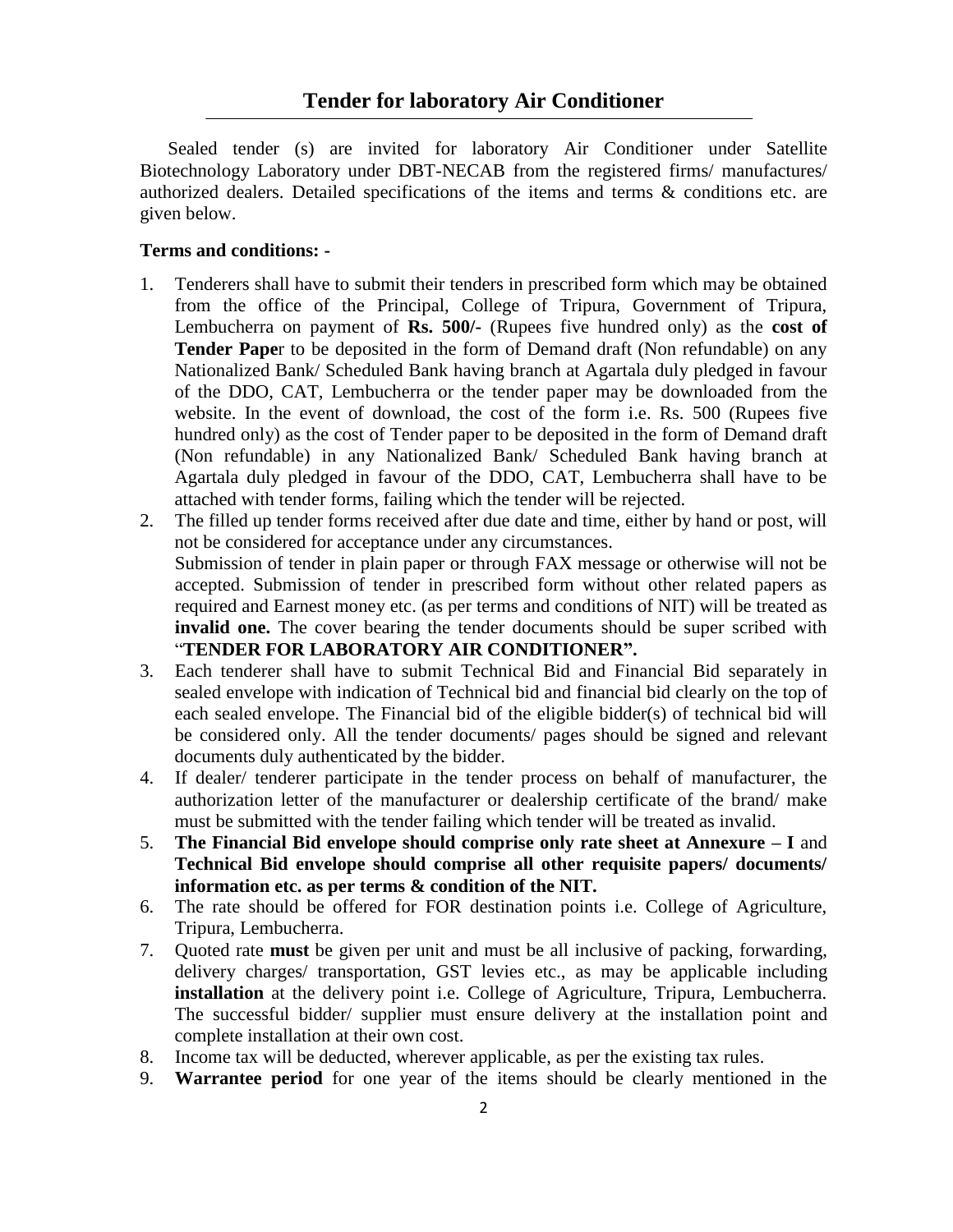technical Bid. The warranty should be from the date of installation. The warranty service should be attended within a maximum limit of 15 days, failing which, proportionate deductions from the security deposit may be made at the discretion of the College of Agriculture Tripura.

- 10. NO ADVANCE PAYMENT being the cost of Air Conditioners and its peripherals will be made under any circumstances.
- 11. The rate will remain *valid initially up to one year from the date of acceptance of the rate and may be extended for a period of further 3 (three) months if required.*
- 12. Each tender should be accompanied with **Earnest Money Deposit** (amounting **Rs 2,000/-)**, being 1% of the quoted amount/ value for the items as mentioned in the shape of "Deposited-at-Call" to be deposited in the form of Demand Draft on *any Nationalized Bank/ Scheduled Bank having branch at Agartala* duly pledged in favour of the *DDO, CAT, Lembucherra, Tripura*. Up-to date clearance certificate of Income Tax, GST etc. is to be submitted failing which the tender shall be treated as invalid and rejected.
- 13. Tenders sent by **Registered Post/ Speed Post or Hand** delivered to the office of Principal, College of Agriculture, Tripura, Agartala, P.O. Lembucherra-799210, West Tripura should reach not later than **3:00 P.M. of 23rd May, 2022.** Tenders received after the due date and time shall not be considered under any circumstances.
- 14. Tender will be opened on the same day after 03:00 PM. Interested bidders may attend the process of opening of the tender.
- 15. Earnest money shall be refunded to all unsuccessful tenderers after final decision about acceptance of tender.
- 16. Successful tenderers shall have to deposit **security money** subject to the following limits:-
	- (a) Tendered value up to Rs. 100.00 lakhs Security Deposit@10% subject to maximum of Rs. 5.00 lakhs.
	- (b) Tendered value above Rs. 100.00 lakhs up to Rs. 200.00 lakhs Security Deposit@10% subject to maximum of Rs. 15.00 lakhs.
	- (c) Tendered value above Rs. 200.00 lakhs Security Deposit @10% subject to maximum of Rs. 25.00 lakhs.
- 17. The security money should be deposited in the form of "Demand Draft" on *any Nationalized Bank / Scheduled Bank having branch at Agartala* dully pledged in favour of the DDO, CAT, Lembucherra, Tripura within 7 (seven) days from the date of issue of rate acceptance unless they are otherwise entitled to enjoy exemption under specific government orders/ rules. In such cases, the tenderer shall have to furnish photostat copy of the Government order/ rules dully attested along with the tender in support of their claim for exemption. *No fixed/ term deposit in any form will be entertained as Security Money*. If the successful tenderer fails to deposit security money within the stipulated period, the tender shall be treated as invalid and rejected and earnest money deposited shall be forfeited to the Government. The earnest money of the successful tenderer may be converted as a part of the Security money on application of the successful tenderer.
- 18. Supply should be completed in full within the time period to be indicated in the supply order. Supply order and security money will be liable to be forfeited by the Government in the event of failure to supply in full as per supply order within the time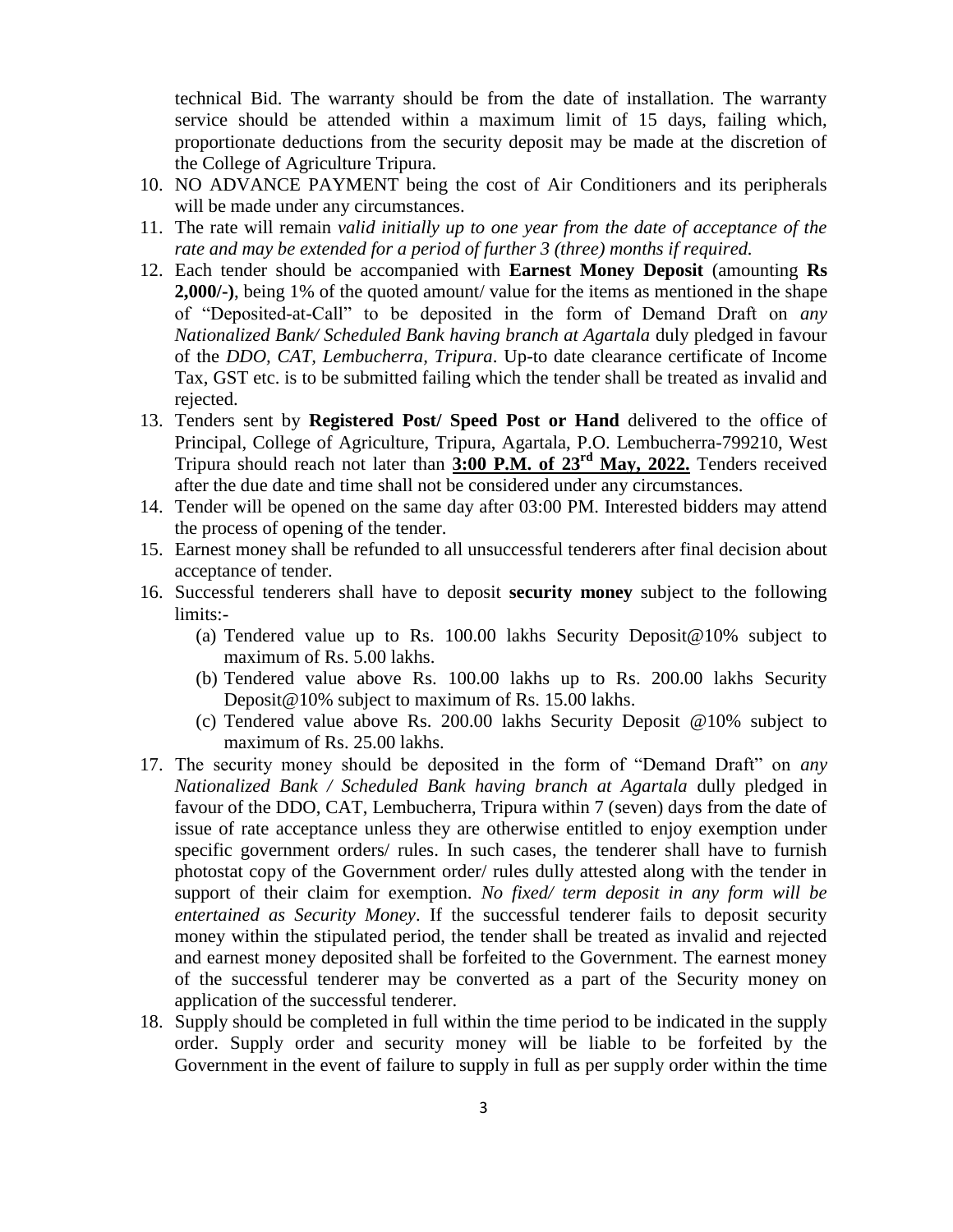schedule and the supply order(s) will likely be treated as cancelled.

- 19. The release of Security money will be considered only after faithful discharge of the contract and final settlement of payment. The release of security money will be made after one year without interest provided the items supplied should work satisfactorily.
- 20. The whole amount of security money will be liable to be forfeited to the Government in case of violation or breach of any of the terms of contract.
- 21. Any penal action imposed by the Government for breach of terms and conditions shall be final and binding on the part of the supplier(s)/ tenderer(s).
- 22. In case of disputes, if any, the decision on the matter of dispute by the Principal Secretary/ Commissioner/ Secretary, Department of Agriculture, Government of Tripura shall be the jurisdiction to decide the dispute between the College of Agriculture, Tripura and other party in respect of the matter arising out of the contract/ purchase order for the tender itself. Any dispute arising out of any discrepancies should be settled within the jurisdiction of the Court of Agartala only.
- 23. No interest can be claimed in case of delay in making payment beyond the stipulated period of payment.
- 24. No conditional tender will be accepted whatever may be.
- 25. The undersigned reserves the right to reject or accept any tender including the lowest one partly or wholly without assigning any reason or distribute the same to two or more tenderers, if necessary.
- 26. The quantity mentioned in the NIT may increase or decrease.
- 27. Willing participants who does not accept/ fulfill the terms & conditions indicated above need not participate.
- 28. Furnishing of related documents like detailed specifications, technical literature, brand name, model and make, catalogue, authorization letter, dealership certificate, price list (if any) etc. is mandatory, failing which, the quotation shall not be considered.
- 29. The complete details regarding the Institute/ Corporation/ Bodies etc. where the Firm/Dealer has made the supplies during the **last three (3)** years as experience certificate/ statement should be furnished, along with the tender.
- 30. The undersigned reserves the right to increase or decrease the number of each item. The undersigned also reserves the right to purchase only a single type of item, the number of which will depend on the requirement as per fund availability.
- 31. **The undersigned reserves the right to reject or cancel any supply order for any violation of terms and conditions, supply of sub standard material below specification if detected at any stage even after supply of material/ equipments/ instruments.**
- 32. For any further queries etc, the office of the undersigned may be contacted during the working hour from 10 AM to 5 PM.

 **Sd /- (Dr. TK Maity)** Principal In-charge, CAT, Lembucherra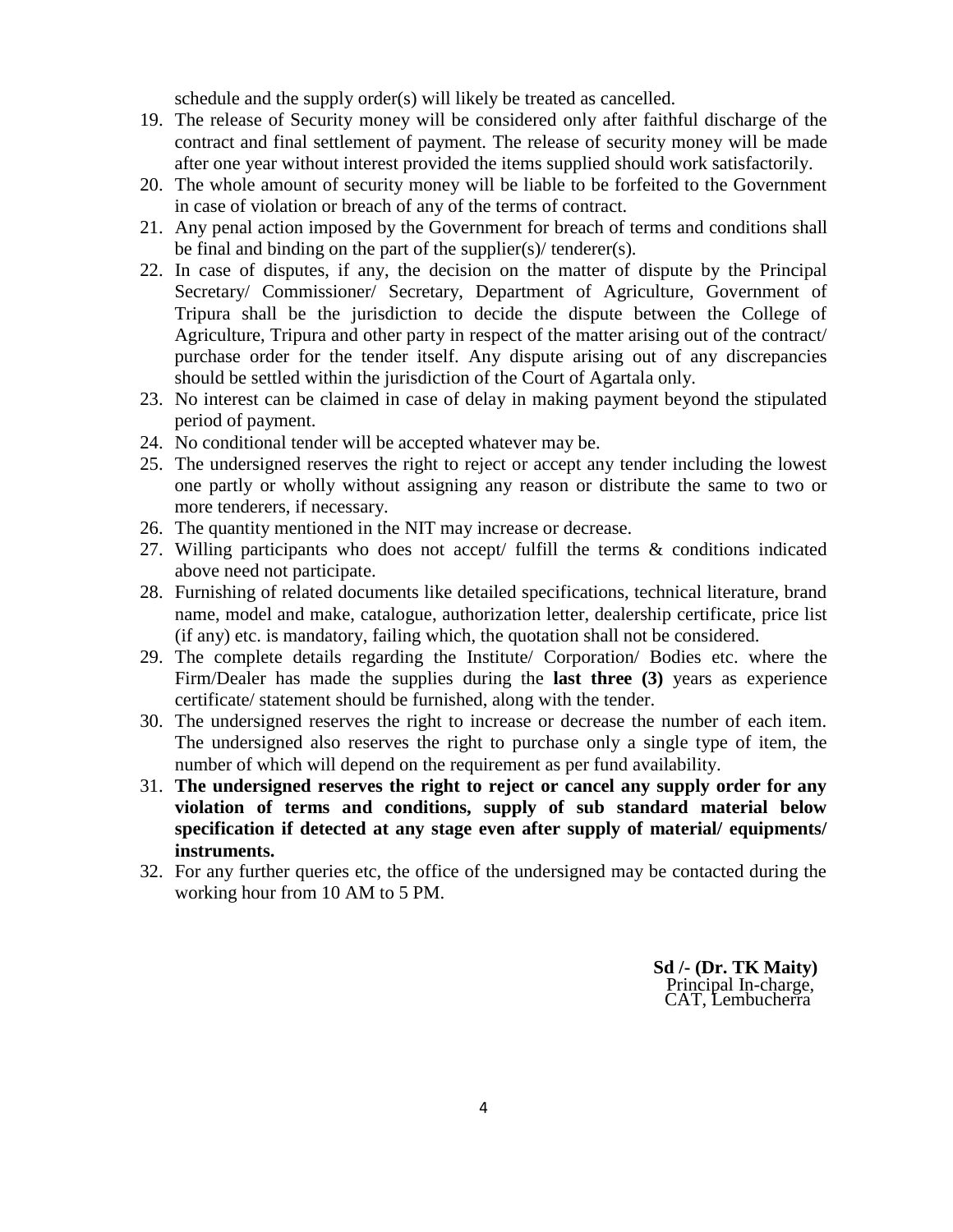## **Annexure-I**

# **Rate Sheet**

| (Tender for purchase of Laboratory Air Conditioner) |                                                                                                               |          |  |  |  |  |  |
|-----------------------------------------------------|---------------------------------------------------------------------------------------------------------------|----------|--|--|--|--|--|
| <b>Item Name</b>                                    | <b>Specification</b>                                                                                          | Quantity |  |  |  |  |  |
|                                                     |                                                                                                               |          |  |  |  |  |  |
| 1. Air                                              | Type of Split-Wall Mounted 2 Tr Capacity.<br>$\bullet$                                                        | 1        |  |  |  |  |  |
| <b>Conditioner (2)</b>                              | Cooling-7030W, BEE Star Rating-5<br>$\bullet$                                                                 |          |  |  |  |  |  |
| ton)                                                | Compressor Type-Rotary<br>$\bullet$                                                                           |          |  |  |  |  |  |
|                                                     | Energy Efficiency Ratio (EER) - 3.61<br>$\bullet$                                                             |          |  |  |  |  |  |
|                                                     | Air Circulation (High)- 670 (CFM), Noise Levels                                                               |          |  |  |  |  |  |
|                                                     | $(Indoor)$ - 37                                                                                               |          |  |  |  |  |  |
|                                                     | Total Power Consumption-1950, Running Current-8.6<br>$\bullet$<br>Power Supply (Volt/Phase/Hz) - 230 /1 / 50. |          |  |  |  |  |  |
|                                                     | $\bullet$<br>Timers, Auto Restart, Sleep Mode, Fan Mode, Remote<br>$\bullet$                                  |          |  |  |  |  |  |
|                                                     | Control, Air Swing.                                                                                           |          |  |  |  |  |  |
|                                                     | Dimensions (W X D X H) (Indoor) - 997 x 258 x 294<br>$\bullet$                                                |          |  |  |  |  |  |
|                                                     | mm, Weight (Indoor) - 13.9, Dimensions (W $X$ D $X$ H)                                                        |          |  |  |  |  |  |
|                                                     | (Outdoor) - 792 x 299 x 600 mm                                                                                |          |  |  |  |  |  |
|                                                     | Weight (Outdoor) - 46.8<br>$\bullet$                                                                          |          |  |  |  |  |  |
|                                                     | Other Features - Air Sleep Cooling Control Technology<br>$\bullet$                                            |          |  |  |  |  |  |
|                                                     | Super Silent, Stainless Steel Coated Filter<br>$\bullet$                                                      |          |  |  |  |  |  |
|                                                     | Warranty Period - 1 Year<br>٠                                                                                 |          |  |  |  |  |  |
|                                                     |                                                                                                               |          |  |  |  |  |  |
| 2. Air                                              | Nominal capacity (Tr) 1.5, (Rated) voltage / frequency /<br>$\bullet$                                         | 3        |  |  |  |  |  |
| <b>Conditioner</b>                                  | phase $230V/50$ Hz/1 Phase, cooling capacity $(100\%)$ (W)                                                    |          |  |  |  |  |  |
| $(1.5 \text{ ton})$                                 | 5100, Power input (100%) (W) 1570, cooling capacity                                                           |          |  |  |  |  |  |
|                                                     | (50%) (W) 2550. Power input (50%) (W), 620, ISEER<br>3.95, Minimum Star Rating 3. Electricity consumption     |          |  |  |  |  |  |
|                                                     | (1600 hours) units per year 998.42. Running current                                                           |          |  |  |  |  |  |
|                                                     | (AMPS) 7.2, air flow volume (dry cfm) (high), 638.61                                                          |          |  |  |  |  |  |
|                                                     | noise level indoor (high/medium/low) in db(a) $53/48/46$                                                      |          |  |  |  |  |  |
|                                                     | MODES - Cool/Auto/Dry/Fan/Sleep/E Saving/Turbo<br>$\bullet$                                                   |          |  |  |  |  |  |
|                                                     | turbo cooling, sleep mode, timer on / off, horizontal louver                                                  |          |  |  |  |  |  |
|                                                     | vertical swing, vertical louver / horizontal swing, auto                                                      |          |  |  |  |  |  |
|                                                     | restart with memory function, fan speed (high/med/low                                                         |          |  |  |  |  |  |
|                                                     | /auto blow / anti fungal / self clean blow), anti freeze                                                      |          |  |  |  |  |  |
|                                                     | thermostat, self diagnosis (error codes)                                                                      |          |  |  |  |  |  |
|                                                     | Display in ID, hidden display<br>$\bullet$                                                                    |          |  |  |  |  |  |
|                                                     | · Filter configuration - Anti Dust filter & Anti Bacterial +                                                  |          |  |  |  |  |  |
|                                                     | Catechin & Vitamin (3 in 1), evaporator fins, hydrophilic                                                     |          |  |  |  |  |  |
|                                                     | blue fins, condensor fins, copper condenser with anti                                                         |          |  |  |  |  |  |
|                                                     | corrosive blue fins, expansion device in ODU, Capillary                                                       |          |  |  |  |  |  |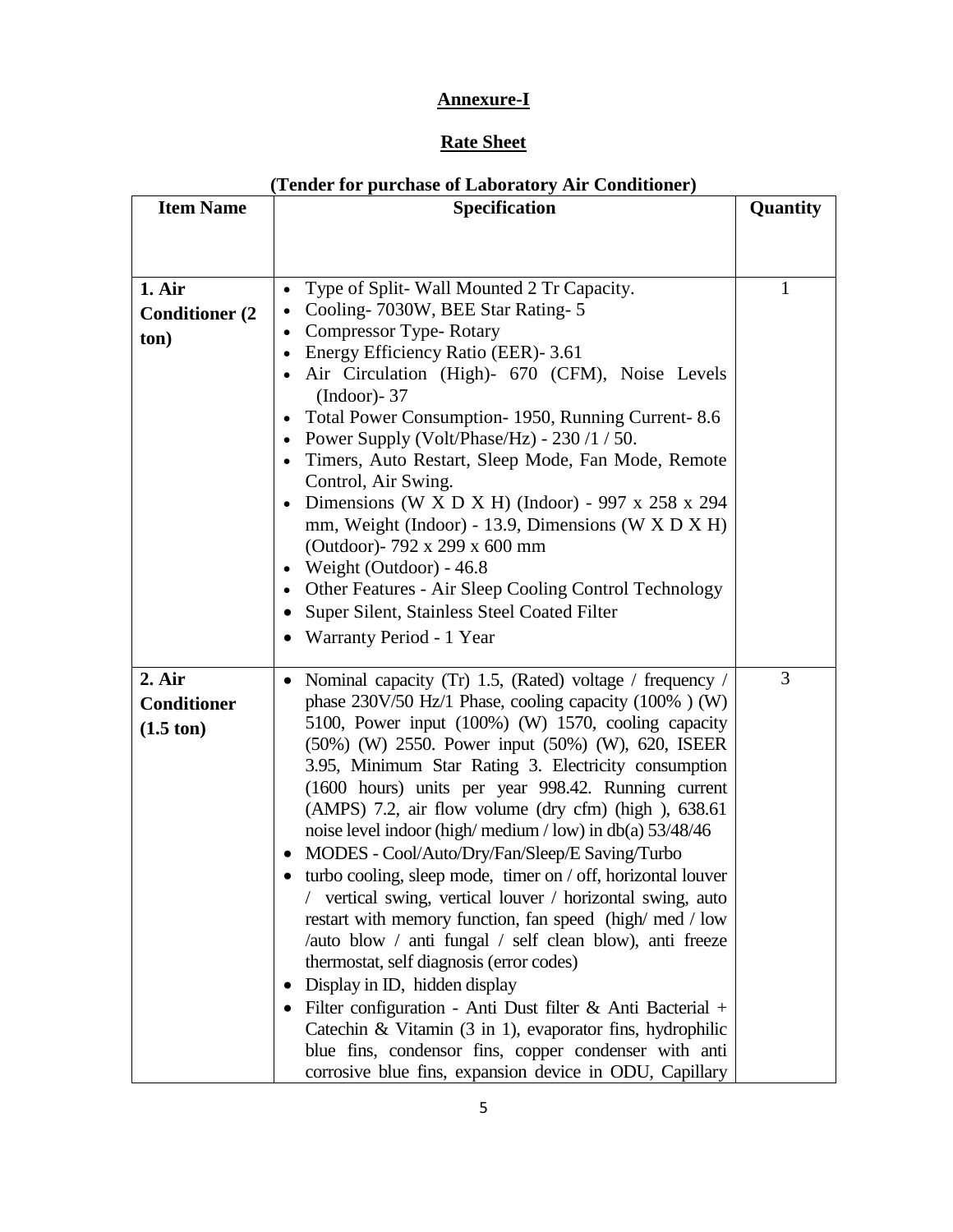| Remote LCD                                                                                                                                                                                                                                                                                                        |  |
|-------------------------------------------------------------------------------------------------------------------------------------------------------------------------------------------------------------------------------------------------------------------------------------------------------------------|--|
| • Night glow function on remote buttons, IDU dimension (W)<br>$X$ H X D) mm, 950 x 315 x 235                                                                                                                                                                                                                      |  |
| • Input power supply, indoor unit, net weight IDU $(Kg)$ 11,<br>ODU dimension $(W X H X D)$ mm                                                                                                                                                                                                                    |  |
| • 840 x 540 x 300, Noise level outdoor in $db(A)$ , 62, net<br>weight ODU $(Kg)$ 26.5.                                                                                                                                                                                                                            |  |
| • Rotary Compressor type, compressor warranty 10 year,<br>acoustic jacket on compressor refrigerant R32, Max<br>ambient temp (cooling) <sup>o</sup> C 52, suction tube size outer<br>diameter inch (mm), $1/2$ " (12.70), Liquid tube size outer<br>diameter INCH $( mm)$ , $1/4' (6.35)$ , max piping capability |  |
| total (m) 12, max piping capability vertical (m) 7,<br>refrigerant additional charge beyond 4m $(g/m)$ , 30 copper<br>pipe (m) 3, inter connecting cable (m) 3.5.                                                                                                                                                 |  |

Rupees …………………………………………………………………………..) Only

Signature of bidder with Date & Seal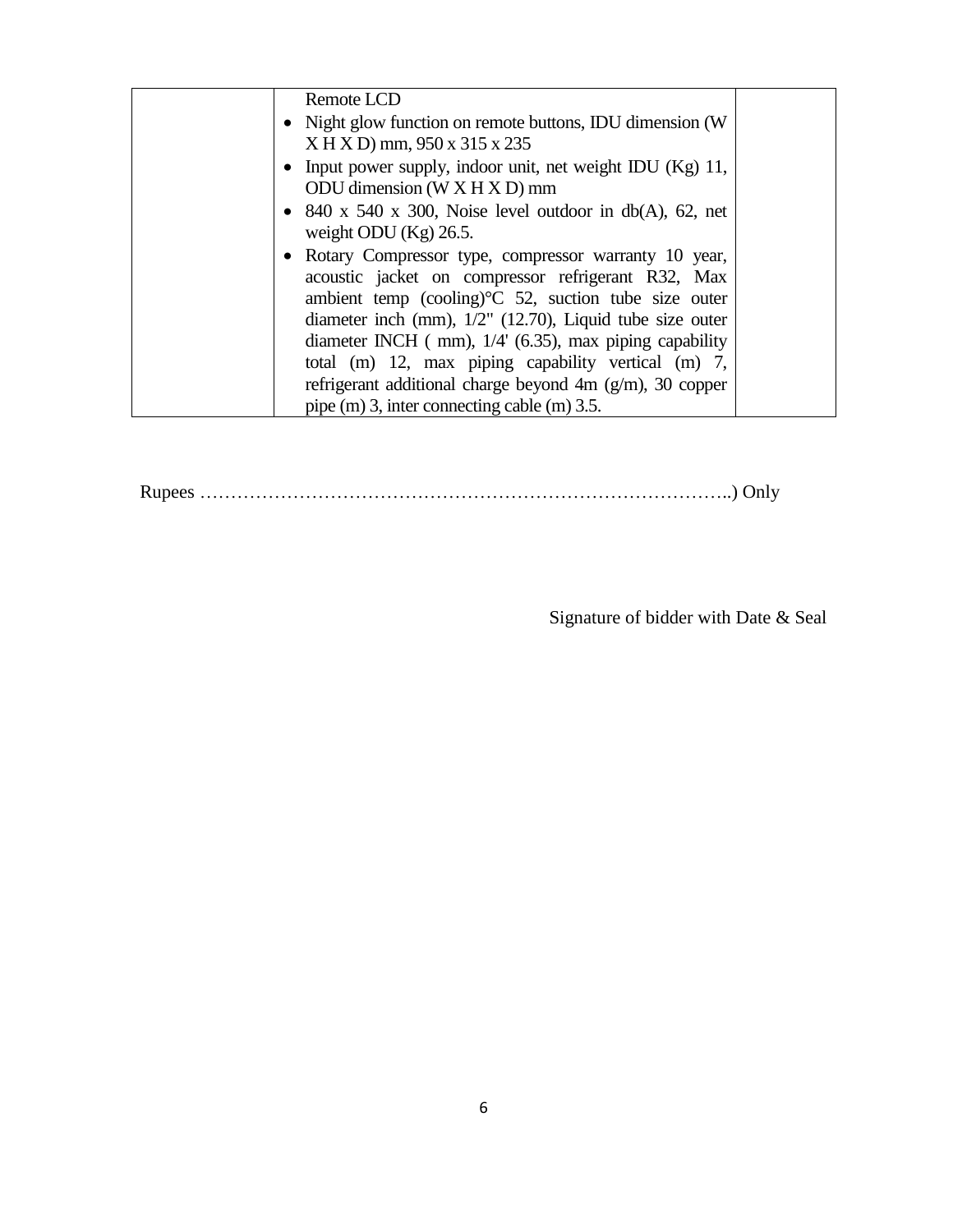From

\_\_\_\_\_\_\_\_\_\_\_\_\_\_\_\_\_\_\_\_\_\_\_\_\_\_\_\_\_\_\_\_\_\_\_\_\_\_\_\_\_ \_\_\_\_\_\_\_\_\_\_\_\_\_\_\_\_\_\_\_\_\_\_\_\_\_\_\_\_\_\_\_\_\_\_\_\_\_\_\_\_\_ \_\_\_\_\_\_\_\_\_\_\_\_\_\_\_\_\_\_\_\_\_\_\_\_\_\_\_\_\_\_\_\_\_\_\_\_\_\_\_\_\_

To The Principal, College of Agriculture Tripura, Agartala, Lembucherra, West Tripura PIN-799210

Sub: Submission of Tender for ………………………………………………….

Ref: Your NIT No……………………………………….Dated………………………

Sir,

With reference to the above NIT, I/ we hereby offer my/our rates as detailed in you Tender Papers or such portion thereof as you may specify in the acceptance of tender. I/ we shall be bound by a communication of acceptance dispatched within the aforesaid date.

I/ we understood the instructions and conditions of contract pertaining to the above mentioned tender and have thoroughly examined the specifications/ drawings and/ or pattern quoted in the schedule thereto and am/ are fully aware of the nature of the stores required and my/ our offer is to supply strictly in accordance with the requirements.

The following pages have been added as part of the tender:

a)

- b)
- c)

|  |                             |  | ) only, drawn in favour of the DDO, CAT, Lembucherra, Tripura on SBI,                           |  |
|--|-----------------------------|--|-------------------------------------------------------------------------------------------------|--|
|  |                             |  | College of Agriculture, Tripura, Lembucherra is also enclosed herewith being the <b>Earnest</b> |  |
|  | <b>Money Deposit (EMD).</b> |  |                                                                                                 |  |

I/ we also agree to execute the contract bond/agreement as per the rules of the Department of Agriculture, Government of Tripura.

Yours faithfully,

(Signature of Tenderer with date and seal)